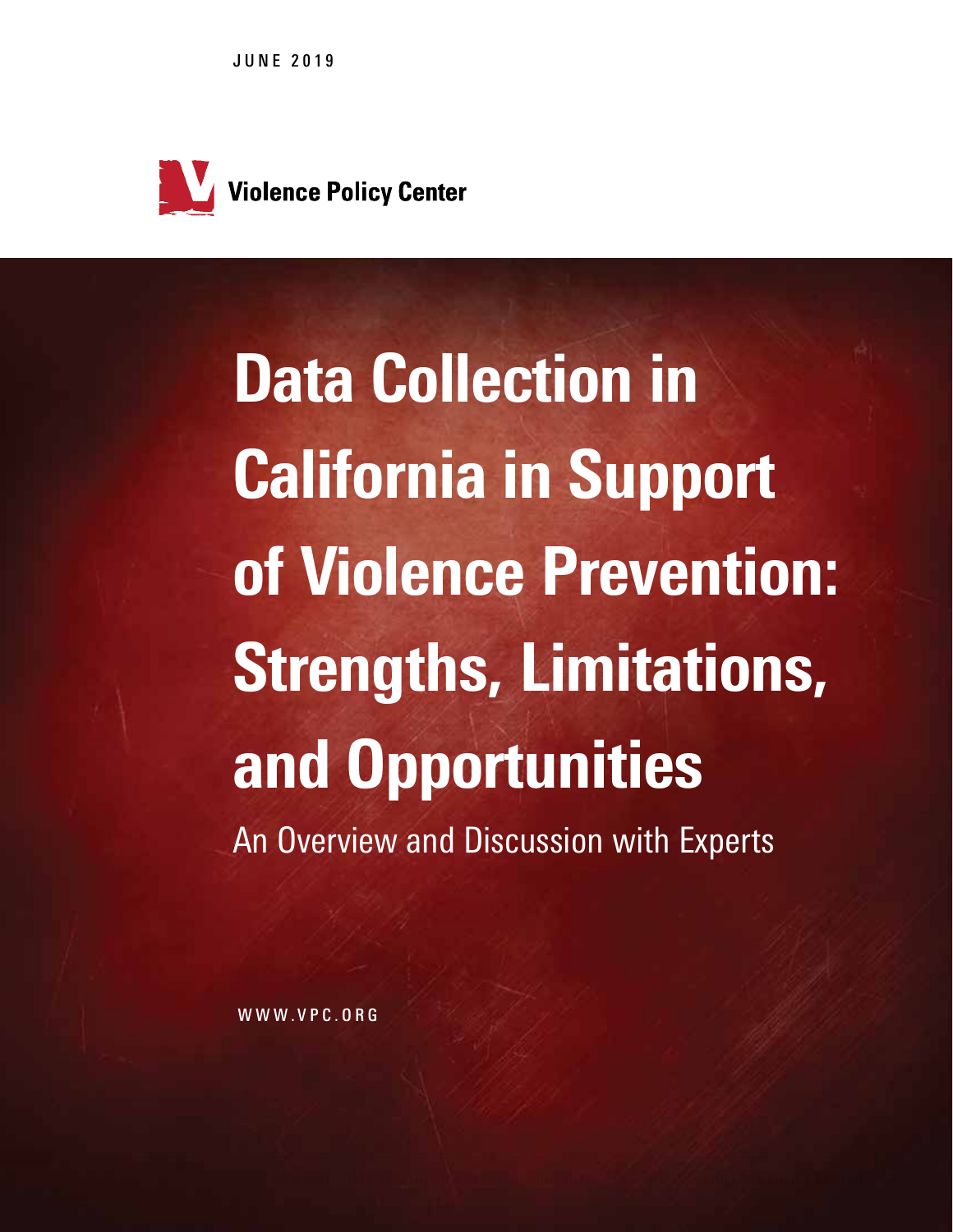### COPYRIGHT AND ACKNOWLEDGMENTS

Copyright © June 2019 Violence Policy Center

#### **This study is also available in Spanish at http://www.vpc.org/studies/CAlatinodataESP.pdf.**

The Violence Policy Center (VPC) is a national nonprofit educational organization that conducts research and public education on violence in America and provides information and analysis to policymakers, journalists, advocates, and the general public.

This study was funded by the Hope and Heal Fund, the only collaborative-based fund in California committed to preventing gun violence in California. The Hope and Heal Fund invests in innovative, strategic and evidence-based solutions to prevent gun violence. The Hope and Heal Fund harnesses the collective power of individuals, communities, government and philanthropy to ensure homes and communities in California are safe and free from gun death, injury and trauma. For more information about the Hope and Heal Fund, please visit hopeandhealfund.org.

This study was authored by VPC Senior Policy Analyst Marty Langley and VPC Executive Director Josh Sugarmann. Additional research and editorial assistance was provided by Jennifer Lynn-Whaley, PhD.

For a complete list of VPC publications with document links, please visit http://www.vpc.org/publications.

**To learn more about the Violence Policy Center, or to make a tax-deductible contribution to help support our work, please visit www.vpc.org.**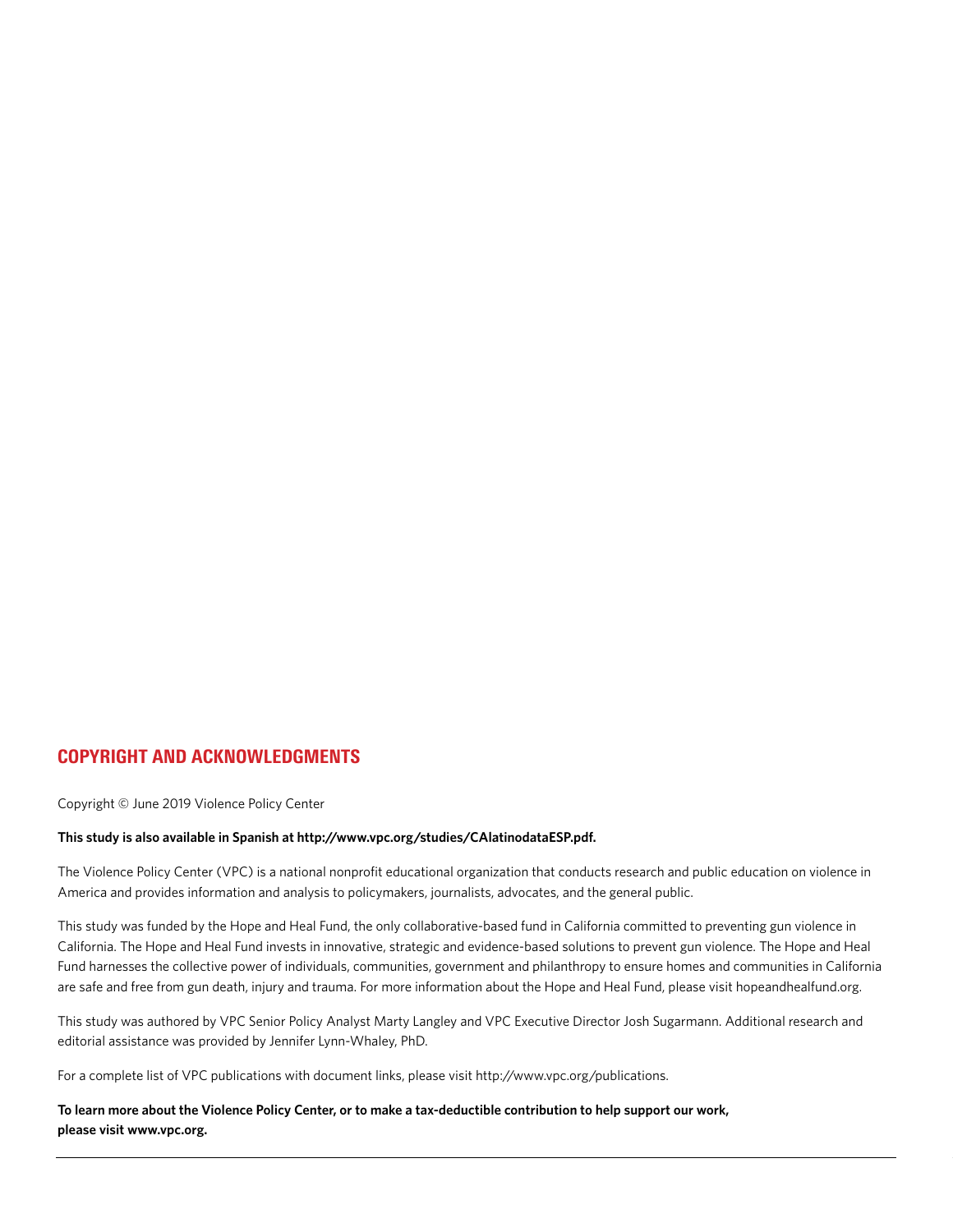### INTRODUCTION

Data are used increasingly across nearly all types of work as the concept of making 'data-informed decisions' has been embraced from small nonprofit organizations to the largest for-profit companies. Robust data are necessary to identify areas of need or opportunity, demonstrate successful outcomes, as well as to create sound policies at all levels of government. Therefore, reflecting on the quality of data available, and the rigor with which it is collected, is essential. This is especially true in the context of violence prevention.

This report is excerpted from the 2019 Violence Policy Center study *Lethal Hispanic/Latino Victimization in California*. 1 Funded by the Hope and Heal Fund,<sup>2</sup> the study details the disproportionate impact of lethal gun violence on Hispanics/Latinos in California, most notably the 10- to 24-year-old age group.<sup>3</sup> It also presents in-depth interviews with California experts on ways that data collection in the state can be improved, especially in terms of better identifying race and ethnicity and integrating different data sets to improve their utility, to offer a more complete picture of the full impact of gun death and injury on residents and aid violence-prevention efforts. This is the section of the study that is presented here.

The full study utilized data primarily from two sources:

- The Centers for Disease Control and Prevention (CDC) WISQARS (Web-based Injury Statistics Query and Reporting System), which includes national and state data on suicide, homicide, and unintentional injury broken out by age, gender, race and ethnicity, and means employed on the national and state levels. WISQARS also contains data on non-lethal victimization. The fatality data in WISQARS is drawn from death certificates. Additional data was also obtained from the agency's CDC WONDER (Wide-ranging Online Data for Epidemiologic Research) system, which presents limited county level information.
- The California Department of Justice Homicide data set, which includes data collected by law enforcement in the state that is then submitted to the Federal Bureau of Investigation and included in Uniform Crime Report (UCR) Supplementary Homicide Report (SHR). This data set includes only information on homicide, and includes age, gender, race, ethnicity, weapon type (including additional information on firearm type used, i.e., handgun, rifle, shotgun), relationship of victim to offender, circumstances, and location, as well as county-level information.

This report is drawn from interviews with experts who utilize these and other data sources. Among the questions framing these discussions were: what are the benefits of the data sources utilized; what, if any, changes could be made to improve the gathering and synthesis of information contained in them, including accounting for Hispanic/Latino ethnicity; and, what would an ideal surveillance system look like in terms of the public health, law enforcement, and other data available that could be linked. In addition to selected quotes, the conversations with all of the experts cited below formed the basis of this section. Interviews were conducted between July and October 2018 with the following experts.

<sup>1</sup> For the full study in both English and Spanish, its key findings and recommendations, and related social media materials, please visit http://vpc.org/calatino/.

<sup>2</sup> The Hope and Heal Fund is the only collaborative-based fund in California committed to preventing gun violence in California. The Hope and Heal Fund invests in innovative, strategic and evidence-based solutions to prevent gun violence. The Hope and Heal Fund harnesses the collective power of individuals, communities, government and philanthropy to ensure homes and communities in California are safe and free from gun death, injury and trauma. By collaborating with community advocates, experts, researches and policymakers to exchange information, generate new ideas, share best practices and amplify key research, the Hope and Heal Fund is able to effectively focus on efforts to reduce gun violence across California. For more information about the Hope and Heal Fund, please visit hopeandhealfund.org

<sup>3</sup> The study also presents lethal gun violence information for other races/ethnicities in California — white, black, Asian/Pacific Islander, and American Indian/Alaska Native — and contains numerous historic tables detailing firearm mortality among these groups.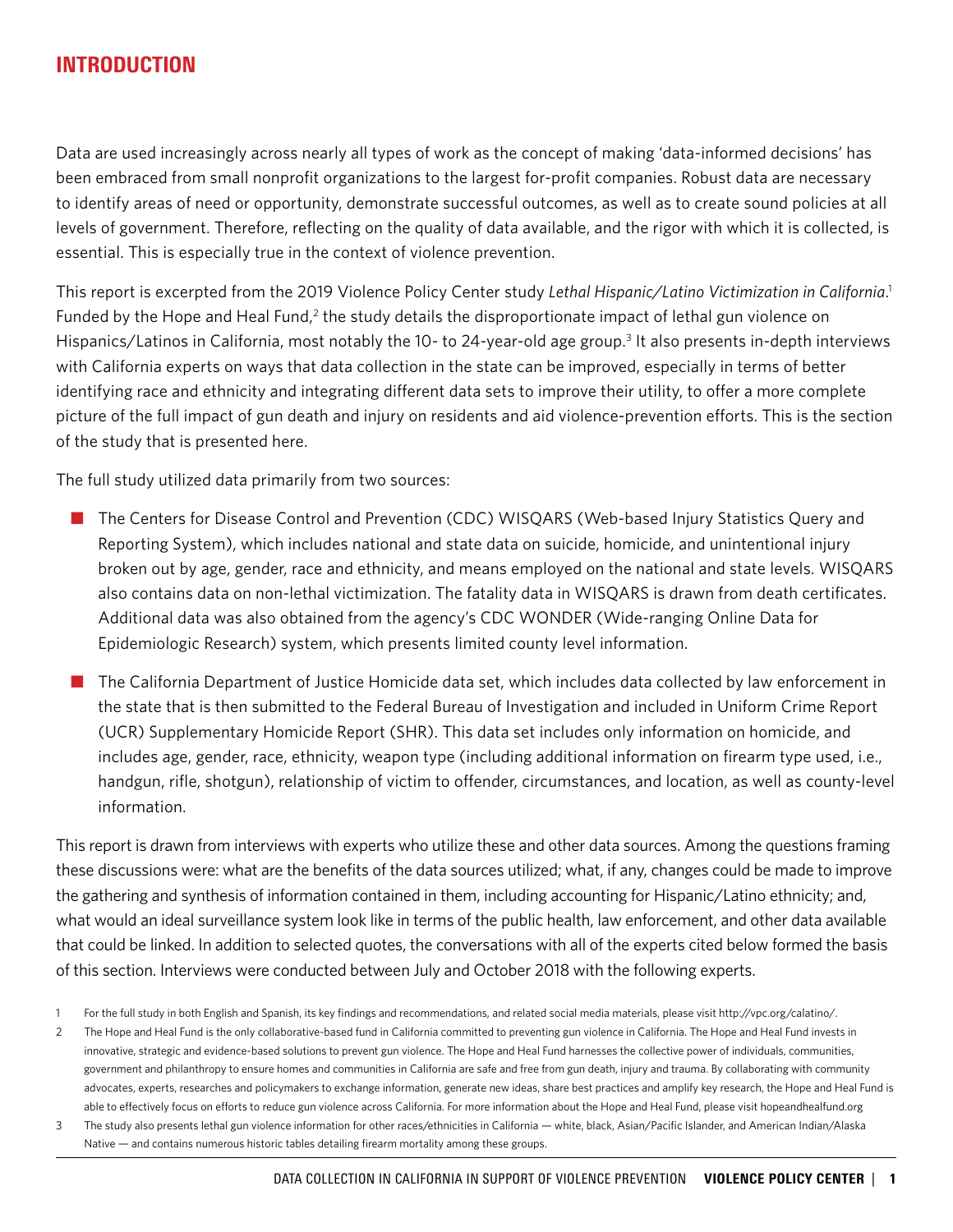- $\blacksquare$  Christian Arana, Policy Director, Latino Community Foundation.<sup>4</sup>
- **n** Andrea Welsing, Director, and Isabelle Sternfeld, Epidemiologist, Injury & Violence Prevention Program, Los Angeles County Department of Public Health.5
- n Garen Wintemute, Director, and Veronica Pear, Data Analyst, Violence Prevention Research Program (VPRP) at the University of California, Davis.<sup>6</sup>
- Steve Wirtz, Chief, Injury Surveillance and Epidemiology Section, California Department of Public Health.<sup>7</sup>

Common themes and key points that emerged from these conversations include the following.

- The need to have the most accurate data available at the most localized level possible.
- Improving the ability to tie databases or data sets together to offer the most comprehensive picture of death and injury possible. Ideally, such an effort would include ensuring data systems work together to create unique identifiers for each case that could be utilized across linked databases.
- $\blacksquare$  In addition to collecting and tabulating data on death and injury, looking beyond these proximal indicators to also documenting the community and societal contexts in which such events occur.
- Increasing the reliability of race and ethnicity documentation.
- For publicly available databases, making the information as accessible and understandable as possible to increase its utility to all users.

# THE NEED TO HAVE THE MOST ACCURATE DATA AVAILABLE AT THE MOST LOCALIZED LEVEL POSSIBLE

National and statewide surveillance systems help document magnitude, examine trends over time, identify patterns and risk and protective factors, and draw comparisons.

While all those interviewed utilized both the CDC's WISQARS and CDC WONDER systems, most discussions focused on the newly implemented Cal-VDRS (California Violent Death Reporting System) maintained by the California

- 5 According to its website, "The Injury & Violence Prevention Program (IVPP) of the Los Angeles County Department of Public Health is a part of the Division of Chronic Disease and Injury Prevention. IVPP monitors the occurrence of intentional and unintentional injuries among the residents of Los Angeles County and implements prevention programs to reduce morbidity and mortality due to injuries. The goal of the program is to reduce the leading causes of injury related death and disability for the Los Angeles County population," (http://publichealth.lacounty.gov/ivpp/).
- 6 According to its website, the "UC Davis Violence Prevention Research Program (VPRP) is a multi-disciplinary program of research and policy development focused on the causes, consequences, and prevention of violence. We place a particular focus on firearm violence, and on the connections between violence, substance abuse, and mental illness," (https://www.ucdmc.ucdavis.edu/vprp/).
- 7 The Injury Surveillance and Epidemiology Section of the California Department of Public Health is the department's primary focal point for conducting public health surveillance on injury and violence in California, including compiling data sources, conducting analyses on both intentional and unintentional injuries, and disseminating these data in multiple formats (e.g., reports, data query systems and dashboards, responding to injury data requests).

<sup>4</sup> According to its website, the Latino Community Foundation (LCF) "was founded in 1989 as an affinity group of United Way of the Bay Area to increase workplace donations to Latino organizations…The Foundation led multiple initiatives to improve the health and wellbeing of thousands of Latino families in the Bay Area between 2006 and 2015. In 2016, LCF became an independent statewide foundation on a mission to unleash the power of Latinos in California. LCF is committed to fulfill this mission by building a movement of civically engaged philanthropic leaders, investing in Latino-led organizations, and increasing political participation of Latinos in California," (https://latinocf.org/).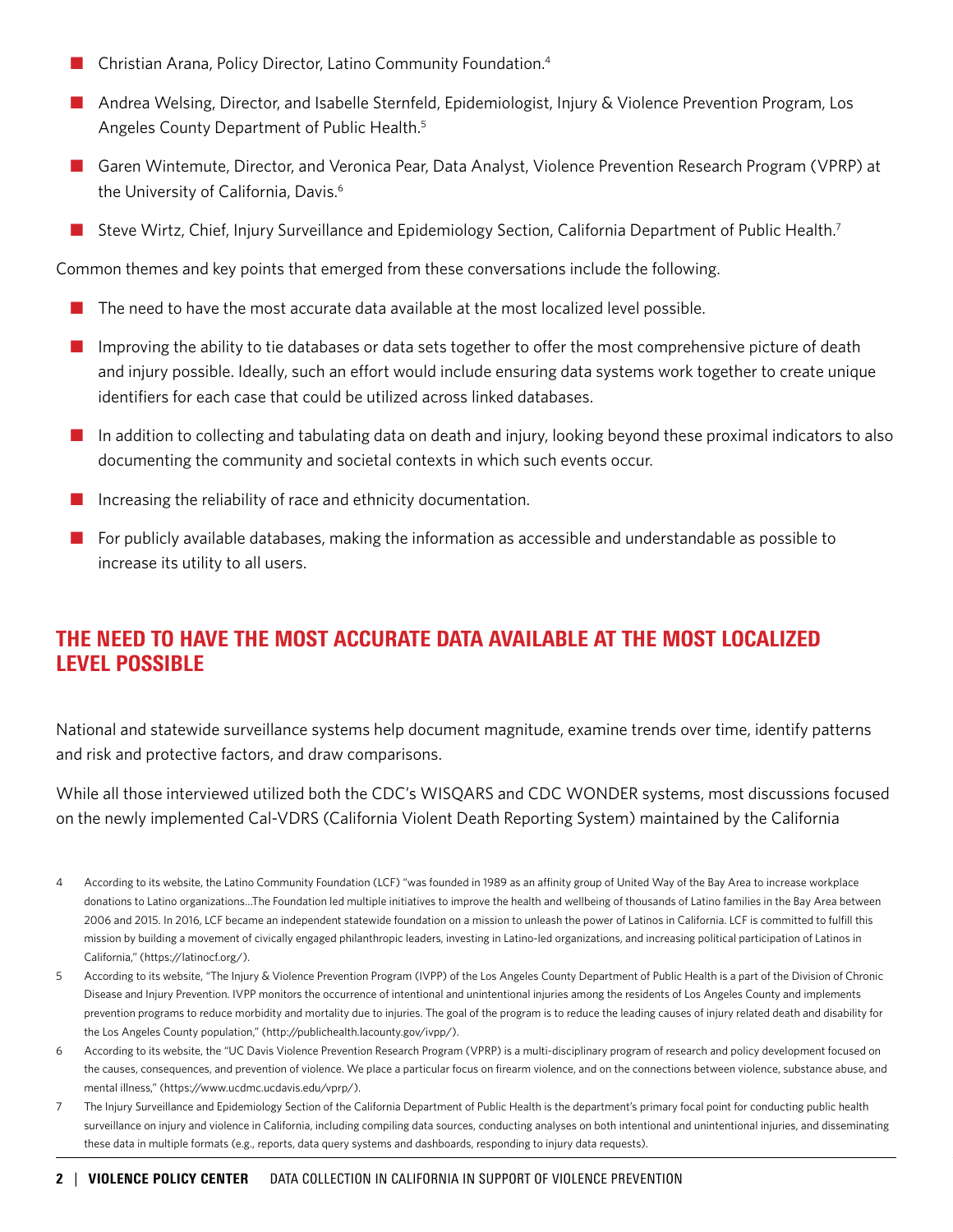Department of Public Health.<sup>8</sup> The system is part of the Centers for Disease Control and Prevention's National Violent Death Reporting System (NVDRS). While WISQARS and CDC WONDER draw their data from death certificates, and data for the Supplementary Homicide Report is obtained from reports from local law enforcement jurisdictions, states participating in NVDRS work to utilize a far wider range of data resources, such as coroner autopsy and investigative reports, law enforcement investigative reports, toxicology lab reports, and other data collection systems.<sup>9</sup> In addition to creating a larger and more diverse pool of information, NVDRS links previously discrete violent death events, such as murder-suicide incidents.

From 2005 to 2009, Cal-VDRS was funded as part of NVDRS. Federal funding then ended as a result of the system's limited access to law enforcement and toxicological data in the state. In late 2016, Cal-VDRS applied for and was funded to rejoin NVDRS as a result of changes in the national system that better fit the challenges of larger states and a commitment from the state to continue to expand its coverage to move toward statewide data collection. At its peak, 14 counties covering more than half of the suicides and homicides in the state were included. However, as funds ended, the only fully functioning county was Los Angeles due to the commitment of the Los Angeles County Department of Public Health. Currently MOUs (Memorandum of Understanding), data sharing agreements, and contracts are being established by the California Department of Public Health with counties across the state. Implementation has begun, but useful data are still a year or so in the future.

The benefit of NVDRS is that it collects more detailed information, including additional data on the types of weapons used and the circumstances surrounding death and injury. In addition to medical examiner's reports and death certificates, information can be obtained from law enforcement and toxicology reports. Notes Wirtz of the California Department of Public Health, one "fundamental principle that I use is that no single data source is sufficient to give you a very good sense of the underlying reality. It's sort of a process of triangulation. I think that's really critical." This point is echoed by Sternfeld of the Injury & Violence Prevention Program of the Los Angeles County Department of Public Health, "It's one of the really great things about this system…You get more of the complete picture of all these circumstances going on since each of these sources has a different focus...so combining them all together lets you look at all these things together." Adds the Violence Prevention Research Program's (VPRP) Wintemute, "…the benefit of having a fully implemented Cal-VDRS is that it would contain all of that health system data plus data from law enforcement, which is currently unavailable from those working in public health."

All interviewees noted the expense of such systems, especially in larger states like California, hence the need for increased federal support for ongoing implementation and expansion. States Wintemute, "The beauty…of using NVDRS is, NVDRS performs that kind of synthesis. They get data from everywhere they can find and abstract all of that information and then combine all those separate abstracts into this big, humongous report, which is really valuable and really expensive, which is why big states haven't participated. They simply couldn't afford it…."

<sup>8</sup> NVDRS is now a national surveillance system (all 50 states, the District of Columbia, and Puerto Rico) as announced in a September 2018 press release from the Centers for Disease Control and Prevention. Although California received CDC NVDRS funds from 2005 to 2009 and Los Angeles has continued to participate, funding for Cal-VDRS to re-start was received in late 2016. Implementation is still underway, and thus data are currently not available from Cal-VDRS and were not used for this study, (https://www.cdc.gov/media/releases/2018/p0905-national-violent-reporting-system.html).

<sup>9</sup> While WISQARS was described by one interviewee as the current "gold standard" for its reporting on fatalities, it was also noted that its non-fatal injury data, which is drawn from the National Electronic Injury Surveillance System – All Injury Program (NEISS-AIP) operated by the U.S. Consumer Product Safety Commission, relies on too small a sample size to be truly representative.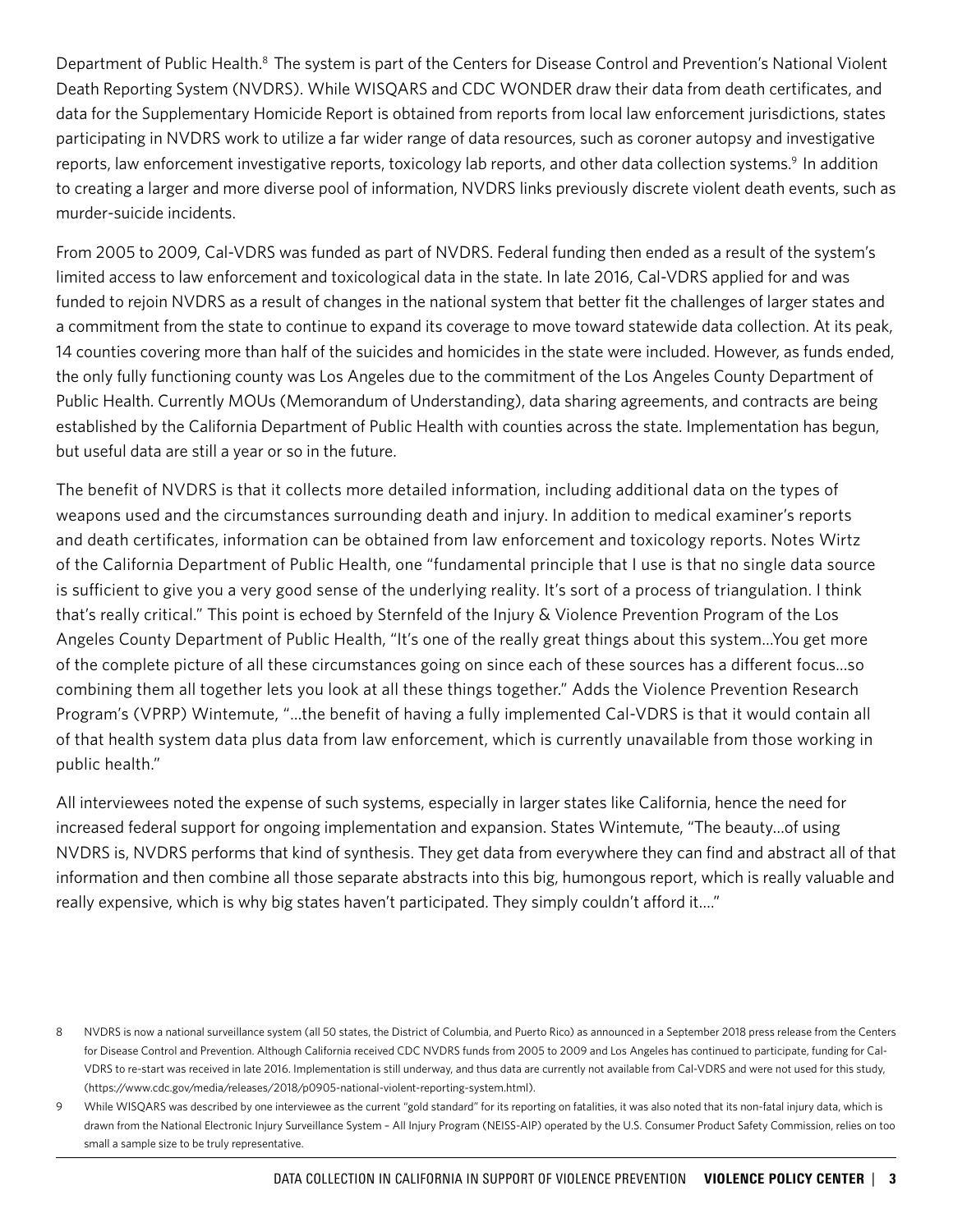### IMPROVING THE ABILITY TO TIE DATABASES OR DATA SETS TOGETHER TO OFFER THE MOST COMPREHENSIVE PICTURE OF DEATH AND INJURY POSSIBLE

In addition to the oft-cited need to include as many sources of data as possible in order to gain a more complete and informative picture of death and injury in California, all of those interviewed agreed that an ideal surveillance system would have the ability to link data sets together, across many domains, through a common or unique identification marker for each case. While widely acknowledged by all respondents as challenging, they all pointed to the value of being able to link across multiple state and local data sets. Notes the VPRP's Wintemute, "Our work for decades has been based on the ability to link large data sets. The problem is coming up with that variable."

According to Welsing and Sternfeld of the Los Angeles County Department of Public Health, additional data from law enforcement, hospitals and emergency rooms, agencies dealing with domestic violence, child services, and other underutilized resources offer a more complete picture on a wide range of issues, including domestic violence and intimate partner violence. Welsing notes that "the coroner might not be as likely to make a notation around domestic violence, those might come from the law enforcement reports" and as a result "you could have had an example of an incomplete picture without having access to a law enforcement report that maybe referenced domestic violence or somebody who might have thought to make some type of notation that this death was the result of an intimate partner."

In addition, utilizing these additional data sources is not limited to fatalities. As Sternfeld observes, "We use hospitalization and emergency department visit data, and we also get data from our local EMS agency trauma center visits….We look beyond just fatal crimes, and also look at assaults and all sorts of violent partner crimes, sometimes even more extensive crime data. We use those very widely, and they're really important."

The reporting of data from such resources in a relatively real-time basis on a statewide level would also increase the potential to identify "hot spots" for specific issues and increase the potential for timely interventions.

Other California data sources cited by the interviewees that could be linked, some of which are already being utilized by researchers and practitioners, include: Office of Statewide Health Planning and Development (OSHPD) hospital and emergency department data; DROS (Dealer's Record of Sale) forms to provide information about firearms involved; background check data contained in the Automated Criminal History System (ACHS); hate crime data; 911 call data; domestic violence and child welfare calls for service; multi-agency and multi-disciplinary child death review teams; Department of Motor Vehicle data; and, data obtained from local advocacy or community service organizations.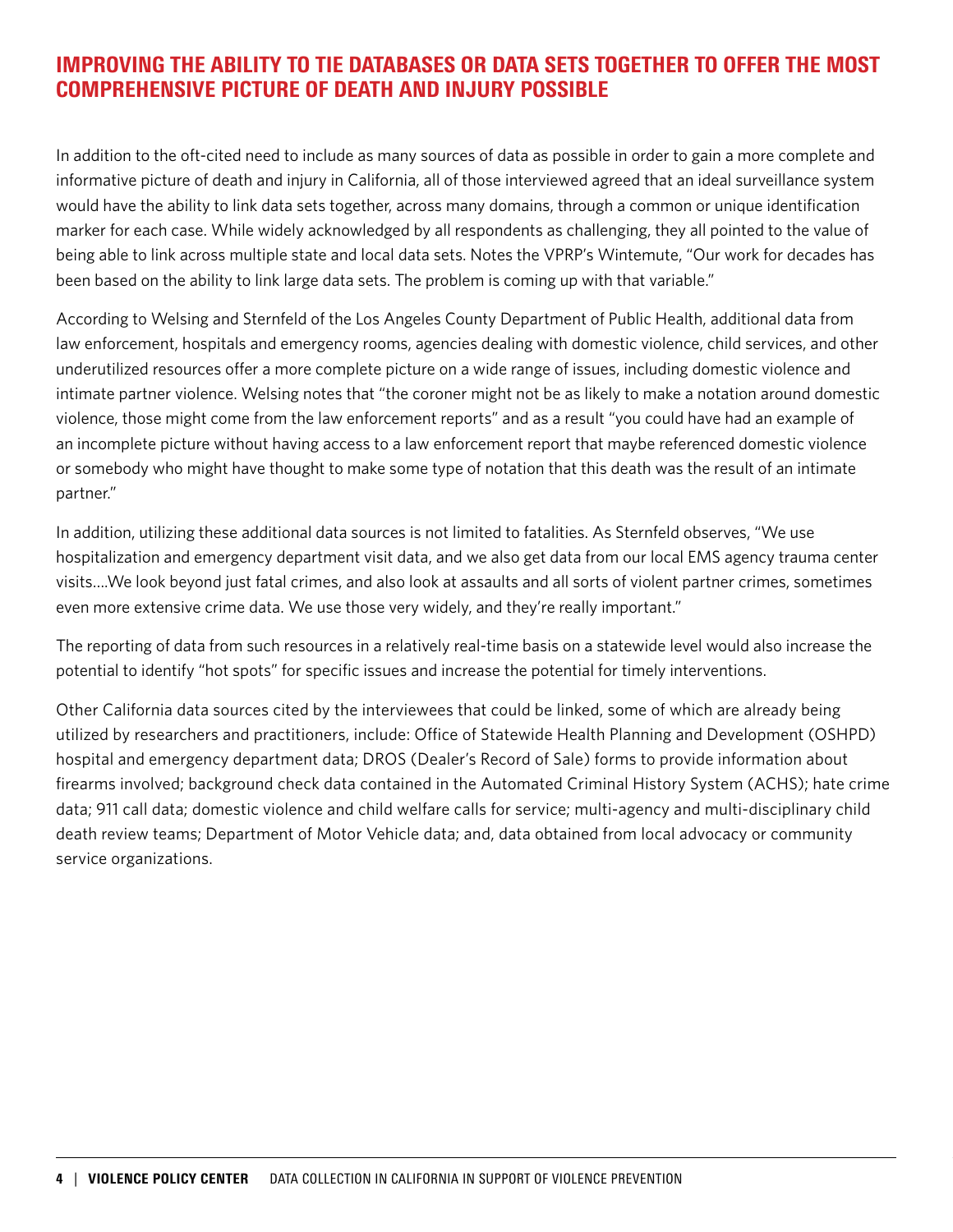# LOOKING BEYOND THE NUMBERS TO THE COMMUNITY AND SOCIETAL CONTEXTS IN WHICH SUCH EVENTS OCCUR

While larger data systems provide high-level counts and trends, and even some risk factors, their capacity to inform broad system and policy change at the local level is limited because they do not fully take into account the *context* in which these events take place. They can assist in identifying patterns and trends, but stop short of resolving the deeper questions raised by the data itself.

Wirtz of the California Department of Public Health uses an iceberg analogy (next page) to describe what he refers to as a "public health or injury prevention pyramid" for more comprehensive data collection — where the large administrative data systems occupy the iceberg 'tip' and capture the most severe consequences — with the next levels of the pyramid reflecting less severe physical outcomes (although not necessarily less important or impactful consequences). Finally, the base of the pyramid is comprised of broader data sources that capture the social determinants of health and provide information on the deeper context in which violence develops, namely the social, economic, and political root causes. Data for these types of indicators are available through additional state and federal administrative sources (e.g., labor, education, and housing data sources).

Understanding the context in which these larger, more easily identified trends occur can aid in developing a more accurate and effective public health response to prevent future events. This is particularly true with non-fatal incidents, where there is the opportunity for intervention before more severe consequences occur — employing a prevention model that offers the opportunity to target a specific group, or a specific health issue.

While poverty, lack of opportunities for education and employment, discrimination, housing, and other factors form the context in which the "top level" severe health consequences of violence are recorded through surveillance, current data systems are not designed to take these issues into account. Observes Wirtz, "How do these deeper root causes play out in creating the conditions in which both weapons are readily available and violence becomes a maladaptive coping strategy to a bad environment for too many people. The data systems won't get you there and without that research going on, you're going to get distortions that simplify both the understanding and the solutions of the problem as just 'bad' people acting in 'bad' areas. For example, documenting adverse childhood experiences and community hardship can provide precursor indicators that may shed light on later violent behavior."

Notes the VPRP's Wintemute, "Standard surveillance is a bunch of bean counting. I mean nothing pejorative by that but it's hypothesis *raising*. 'Gee, here's an interesting pattern. Wonder why?' In order to figure out why, you have to talk to people. That's where the survey research comes in, particularly if it's sustained."

Among the surveys cited by the interviewees for this report were the statewide California Health Interview Survey.<sup>10</sup> Federal surveys cited included the CDC's Behavioral Risk Factor Surveillance System (BRFSS),<sup>11</sup> the Youth Risk Behavior

- 10 According to its website, "The California Health Interview Survey (CHIS) is the largest state health survey in the nation. It is a random-dial telephone survey that asks questions on a wide range of health topics. CHIS is conducted on a continuous basis allowing the survey to generate timely one-year estimates. CHIS provides representative data on all 58 counties in California and provides a detailed picture of the health and health care needs of California's large and diverse population. More than 20,000 Californians — including adults, teenagers and children — are interviewed each year, and several years of data can be combined to create an even larger sample. Participants in the CHIS survey are chosen at random and the sample is extensive enough to be statistically representative of California's diverse population. CHIS is especially known for its hard-to-find data on ethnic subgroups and sexual minorities," (http://healthpolicy.ucla.edu/chis/about/Pages/about.aspx).
- 11 According to its website, the Centers for Disease Control and Prevention's "Behavioral Risk Factor Surveillance System (BRFSS) is the nation's premier system of healthrelated telephone surveys that collect state data about U.S. residents regarding their health-related risk behaviors, chronic health conditions, and use of preventive services. Established in 1984 with 15 states, BRFSS now collects data in all 50 states as well as the District of Columbia and three U.S. territories. BRFSS completes more than 400,000 adult interviews each year, making it the largest continuously conducted health survey system in the world. By collecting behavioral health risk data at the state and local level, BRFSS has become a powerful tool for targeting and building health promotion activities," (https://www.cdc.gov/brfss/about/index.htm).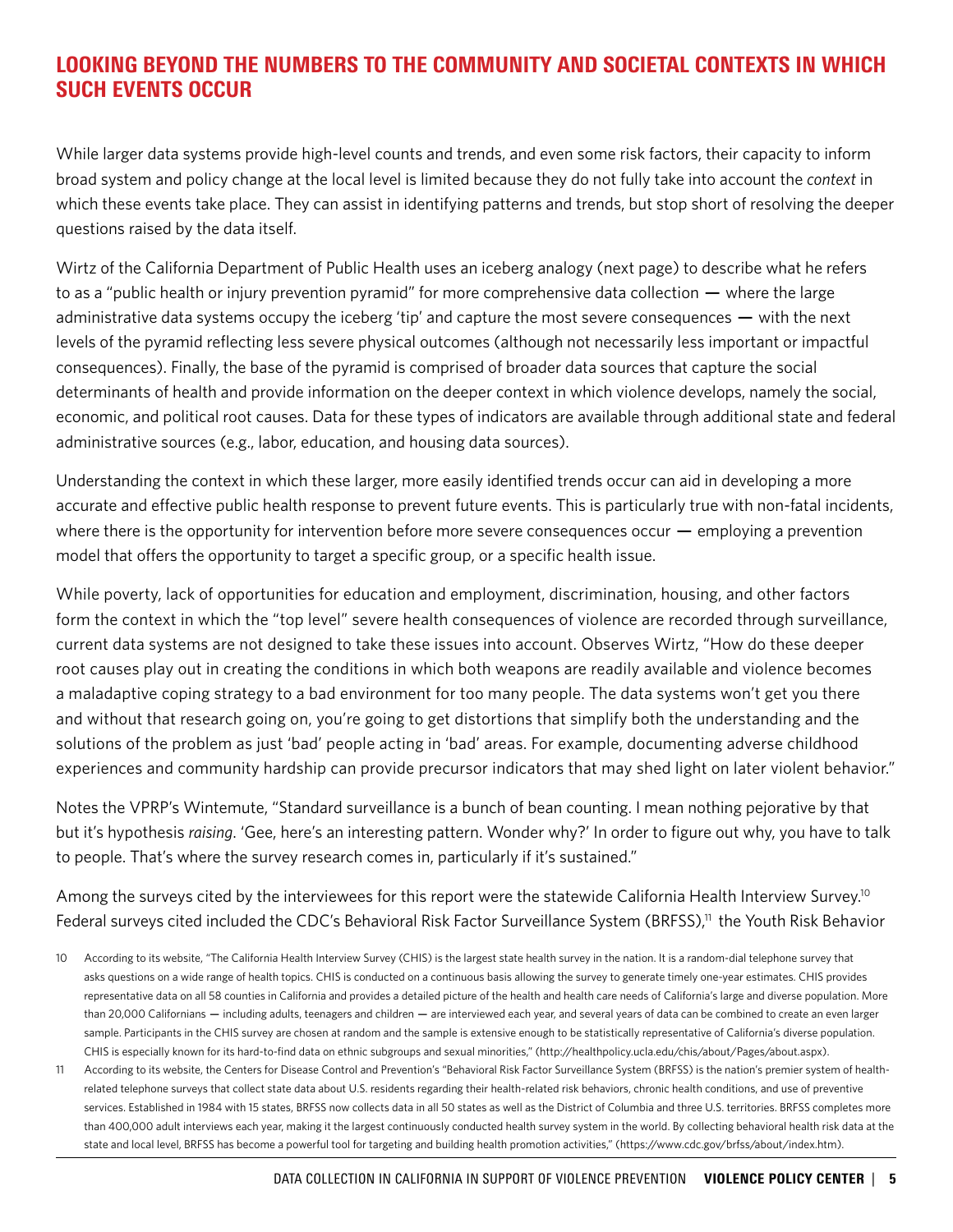# **Comprehensive Surveillance Framework**

*Injury Prevention Pyramid*

### **Hospital and ED Visits**

**Deaths**

**Law Enforcement, Child Welfare, School Systems**

**Unreported Events e.g. Sexual Assaults, Hate Crimes, Bullying**

**Social Determinants of Health**

Surveillance System (YRBSS),<sup>12</sup> and the National Crime Victimization Survey conducted by the Bureau of Justice Statistics.13 When asked whether a statewide survey modeled on the National Crime Victimization Survey would be of value to help address the issue of context, all interviewees agreed that it would, although the question was raised whether this would be the most effective use of the funding that would be necessary for such a broad and ongoing effort. However, less expensive options mentioned by Wirtz were to increase the sample sizes for California (i.e., oversample) in some of the federal data sources and/or use small area estimation techniques to produce more useful local data.

Potential data points cited throughout the interviews that could be further illuminated through statewide surveys included: the consequences of exposure to firearm violence in particular, and multiple early child adversities and trauma in general; the impacts of being the victim of a gun crime, both injury involved and non-injury involved; the prevalence of firearms ownership, and what types of firearms are owned; where, why, and how (including illegally) do people buy, purchase or otherwise obtain guns; the prevalence of ownership of large-capacity ammunition magazines; and, how often guns are carried, both legally and illegally.

- 12 According to its website, the Centers for Disease Control and Prevention's Youth Risk Behavior Surveillance Risk System (YRBSS) was "developed in 1990 to monitor health behaviors that contribute markedly to the leading causes of death, disability, and social problems among youth and adults in the United States." These include: behaviors that contribute to unintentional injuries and violence; sexual behaviors related to unintended pregnancy and sexually transmitted infections, including HIV infection; alcohol and other drug use; tobacco use; unhealthy dietary behaviors; and, inadequate physical activity. In addition, "the YRBSS monitors the prevalence of obesity and asthma and other health-related behaviors plus sexual identity and sex of sexual contacts," (https://www.cdc.gov/healthyyouth/data/yrbs/overview.htm).
- 13 According to its website, the "Bureau of Justice Statistics' (BJS) National Crime Victimization Survey (NCVS) is the nation's primary source of information on criminal victimization. Each year, data are obtained from a nationally representative sample of about 135,000 households, composed of nearly 225,000 persons, on the frequency, characteristics, and consequences of criminal victimization in the United States. The NCVS collects information on nonfatal personal crimes (i.e., rape or sexual assault, robbery, aggravated and simple assault, and personal larceny) and household property crimes (i.e., burglary, motor vehicle theft, and other theft) both reported and not reported to police. Survey respondents provide information about themselves (e.g., age, sex, race and Hispanic origin, marital status, education level, and income) and whether they experienced a victimization. For each victimization incident, the NCVS collects information about the offender (e.g., age, race and Hispanic origin, sex, and victim-offender relationship), characteristics of the crime (e.g., time and place of occurrence, use of weapons, nature of injury, and economic consequences), whether the crime was reported to police, reasons the crime was or was not reported, and victim experiences with the criminal justice system." The NCVS does not collect data on homicide, (https://www.bjs.gov/index.cfm?ty=dcdetail&iid=245).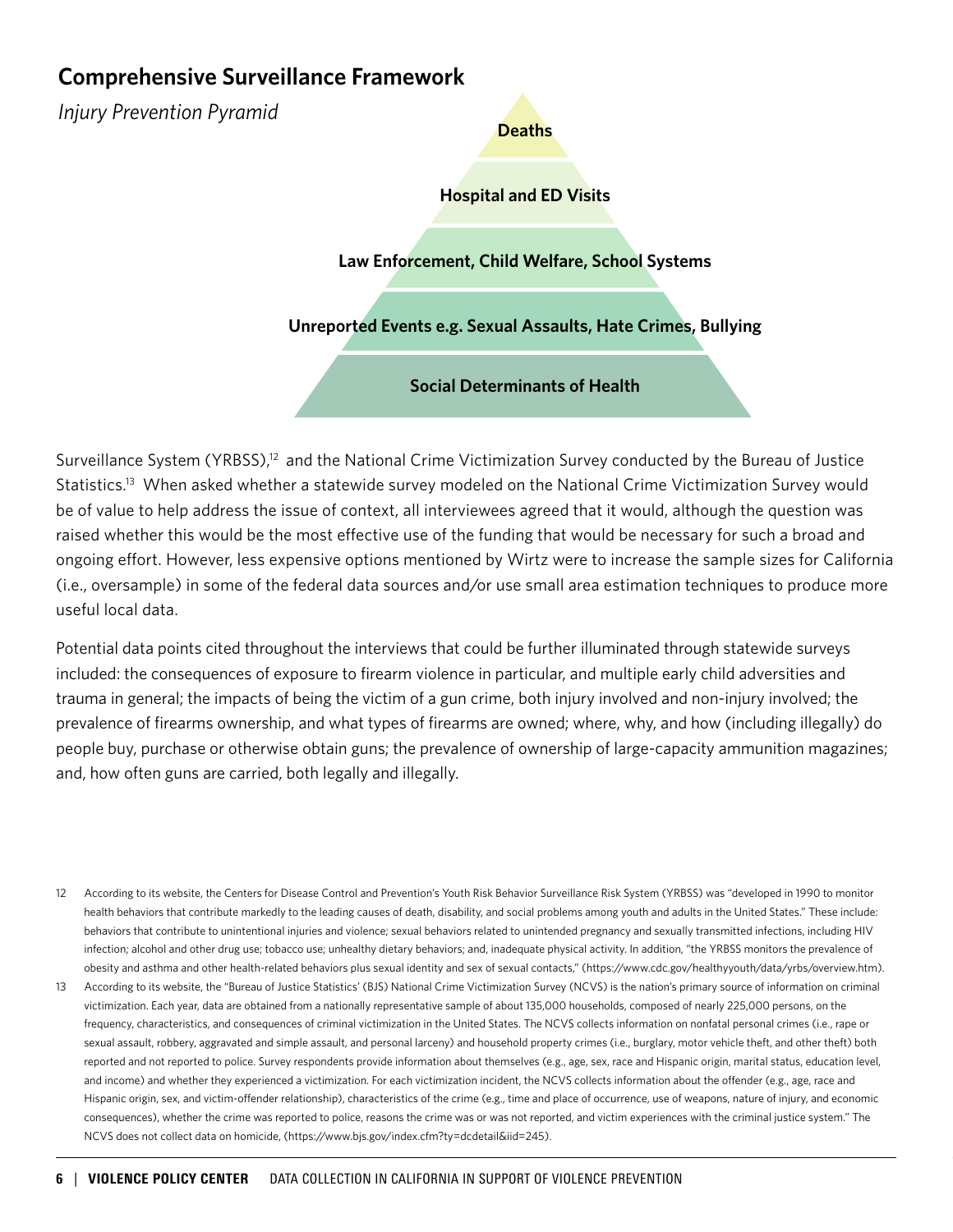# INCREASING THE RELIABILITY OF RACE AND ETHNICITY DOCUMENTATION

All interviewees agreed that data collected on race and ethnicity are largely inaccurate due to reporter bias, lack of training on data collection, and confusion regarding Hispanic/Latino categorization, including self-identification. However, they also agreed that while data on race and ethnicity have limitations, on the whole they are used because they are often the only, or easiest, representation available of different populations living in the state.

Undercounting of Hispanics/Latinos in California is not a new concern. During the last census, a national effort called the Local Updates of Census Addresses<sup>14</sup> was launched where counties partnered with local organizations to canvass neighborhoods in order to reach individuals whose residence may not be recognized by the government. Among other concerns, the likely undercounting of Hispanics/Latinos makes clear that nearly all of the data contained in the surveillance systems needs to be used with caution. Further, depending on who is doing the data entry — a third party or self-report — the accuracy of the data collected can vary widely. Because there is no statewide, standardized methodology for data collection or data entry, those who *are* counted are at risk of having their race and ethnicity incorrectly recorded. For example, if a potential discrepancy is present in the racial ethnic data in an individual data source, there is no way to *systematically* capture these discrepancies. One of the potential values of linked data systems is that there is the possibility of cross checking these classifications across data systems. In regards to law enforcement reporting, a two-fold concern related to data collection was raised: recognizing that law enforcement data sets have report biases both from who is willing to report and who the reporter is.

All interviewees expressed concern about the 2020 Census and the potential for greater than typical undercounting. The primary reasons cited were: increased federal law enforcement efforts targeting undocumented immigrants; and, for the first time since 1950, the planned addition of a question to the 2020 census asking whether the respondent is a citizen.

The inclusion of the citizenship question has been challenged in court on the grounds that it could cause many immigrants who live in communities where both legal and undocumented immigrants live to not participate in the census out of fear that their information could be used against them or others in their communities — even though it is illegal to share a person's census responses with law enforcement or immigration agencies.

A lawsuit has been filed by California Attorney General Xavier Becerra contending that an undercount of immigrants in the state would be an incomplete population count, violating the constitutional purpose of the Census, which is to divide up seats in the U.S. House of Representatives based on the total U.S. population. Just as important is that an undercount would not only diminish federal funds allocated to California, but also skew the Hispanic/Latino population totals that are the shared denominator for the data calculations discussed in this report.<sup>15</sup>

Arana of the Latino Community Foundation warns, "At the end of the day…the decennial Census is the foundation to everything else, whether it's gun violence, or poverty, or education rates, or whatever. At its baseline, there are x number of people that live in this community, and x percent are Latino, and this is what they're experiencing. If this next Census is completely flawed, a lot of the work…[focusing on the Latino community]…will be completely flawed as well. You can never really come up with an accurate number. [For example, the degree to which] Latinos experience a... [higher]…rate of gun violence…, because it's dependent on the number of people that live there."

<sup>14</sup> The Local Updates of Census Addresses, or LUCA, offers tribal, state, and local governments the opportunity to review and comment on the U.S. Census Bureau's residential address list for their jurisdiction prior to the 2020 Census. The Census Bureau relies on a complete and accurate address list to reach every living quarters and associated population for inclusion in the census. LUCA is authorized by the Census Address List Improvement Act of 1994 (Public Law 103-430). More information can be found at https://www.census.gov/programs-surveys/decennial-census/about/luca.html.

<sup>15</sup> "What to know about the citizenship question the Census Bureau is planning to ask in 2020," Pew Research Center, March 30, 2018, (http://www.pewresearch.org/facttank/2018/03/30/what-to-know-about-the-citizenship-question-the-census-bureau-is-planning-to-ask-in-2020/).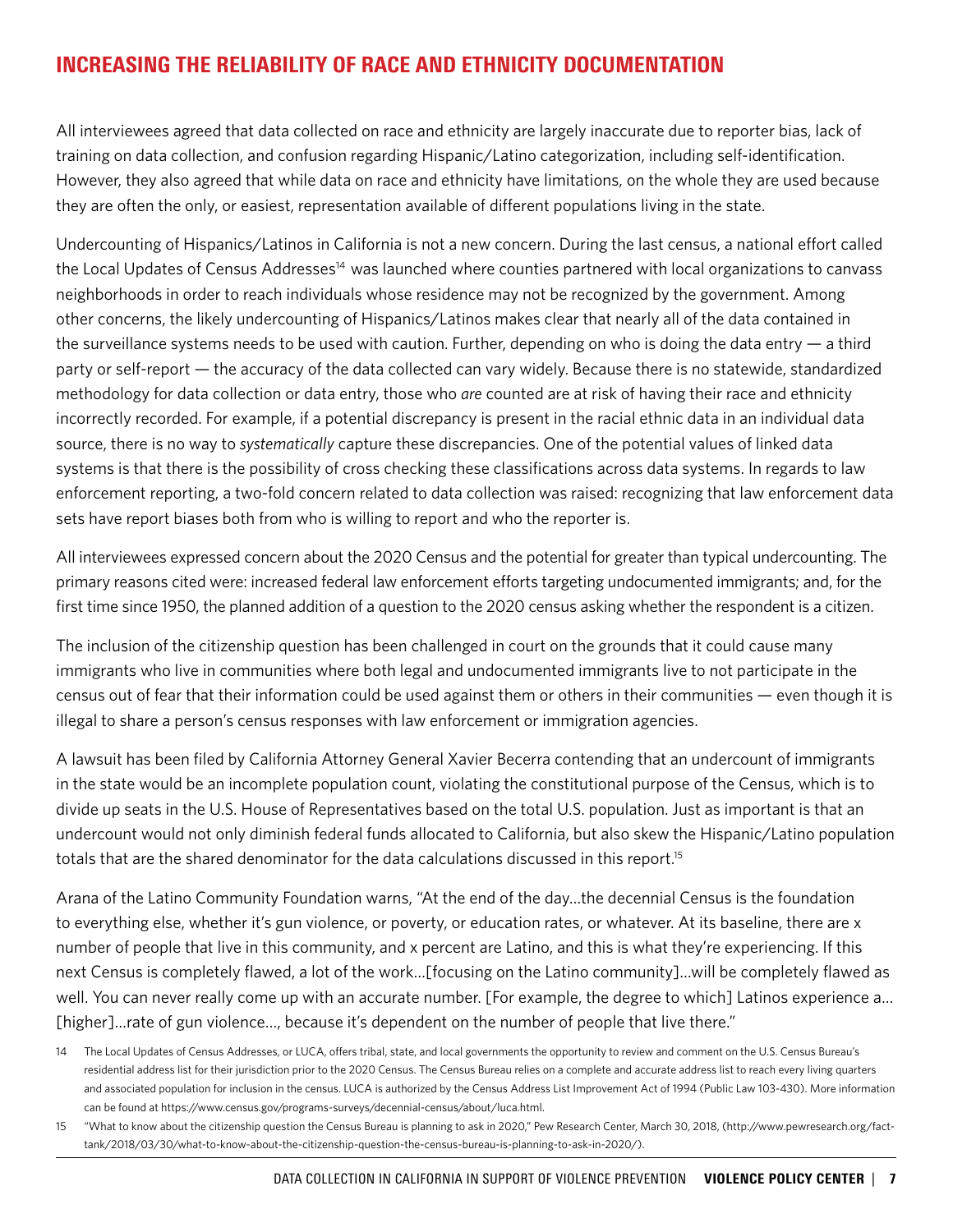Key points raised by interviewees included the following.

- **n** Providing guidelines and training for people who are actually the first reporters of the data and having a clear protocol that can be followed. At the same time, it should be recognized that such data collection is not the first concern of those being asked to collect the information. In this context, where possible, in addition to ethnicity and race, efforts should be made to capture social economic status indicators like ZIP code and/or employment or level of income or educational attainment to offer a more complete picture.
- $\blacksquare$  Identifying areas for research and potential legislative/policy options to improve data collection on Hispanic/ Latino ethnicity in the state.
- **n** Engaging Hispanic/Latino communities, including nonprofit community organizations, that work in relevant areas, in a discussion of how people respond to questions of race and ethnicity, including dealing with the fears stemming from immigration issues and law enforcement. Part of this would include demonstrating to impacted communities that it is of value to the community to disclose this information.

As Arana notes, "The more we can talk about how to improve our data collection, the better."

### MAKING SUCH INFORMATION AS ACCESSIBLE AND UNDERSTANDABLE AS POSSIBLE

Larger surveillance systems like those described above are easily utilized by those who have learned how to access them and/or use them on a regular basis. In addition, such users are far more likely to be aware of each database's limitations — which minimizes errors, incorrect interpretation, as well as wasted time. Yet for first-time, intermittent, or infrequent users (e.g., local advocates, policymakers, newly engaged institutions, and the general public), the sites can be viewed as not user-friendly and, to some, intimidating.

Community leaders recognize the value of data in their violence prevention work (as well as additional community based issues). While anecdotal information is readily available, the question that remains is how do they tell these personal stories in the context of the bigger picture? For the work around policy-making and philanthropic support, observations indicate that the large surveillance systems do not allow data to be extracted at the level needed to articulate need at the local level. For example, CDC's WISQARS does not offer data on the county or neighborhood level. CDC WONDER does offer such information, but if the total number of annual fatalities in a county is less than 10 in a given year, the number is suppressed for privacy issues. The California Supplementary Homicide Report data can be sorted by county, but the data are not easily accessed (the federal SHR is sorted by reporting jurisdiction, which does not necessarily mirror city or county borders).

As Christian Arana, policy director for the Latino Community Foundation, summarizes, "Any time data can be more user friendly and digestible, it's better. Our leaders on the ground, our grantees have told us, they want access to this data. They can go all day and all night and use anecdotal information, but how do they tell that personal story in the context of a larger story? Using data. For example, if we know that a bunch of black and brown men are being arrested in San Joaquin County, to have data to prove that would be extremely useful, so that they can go to elected officials, but also other foundations and other donors, to say that this is a problem in my community, and we need greater levels of investment. In the world that we live in today, it's hard to take people's word at face value. When you back it up with real research and numbers, it makes the case easier…The more granular the data, the better."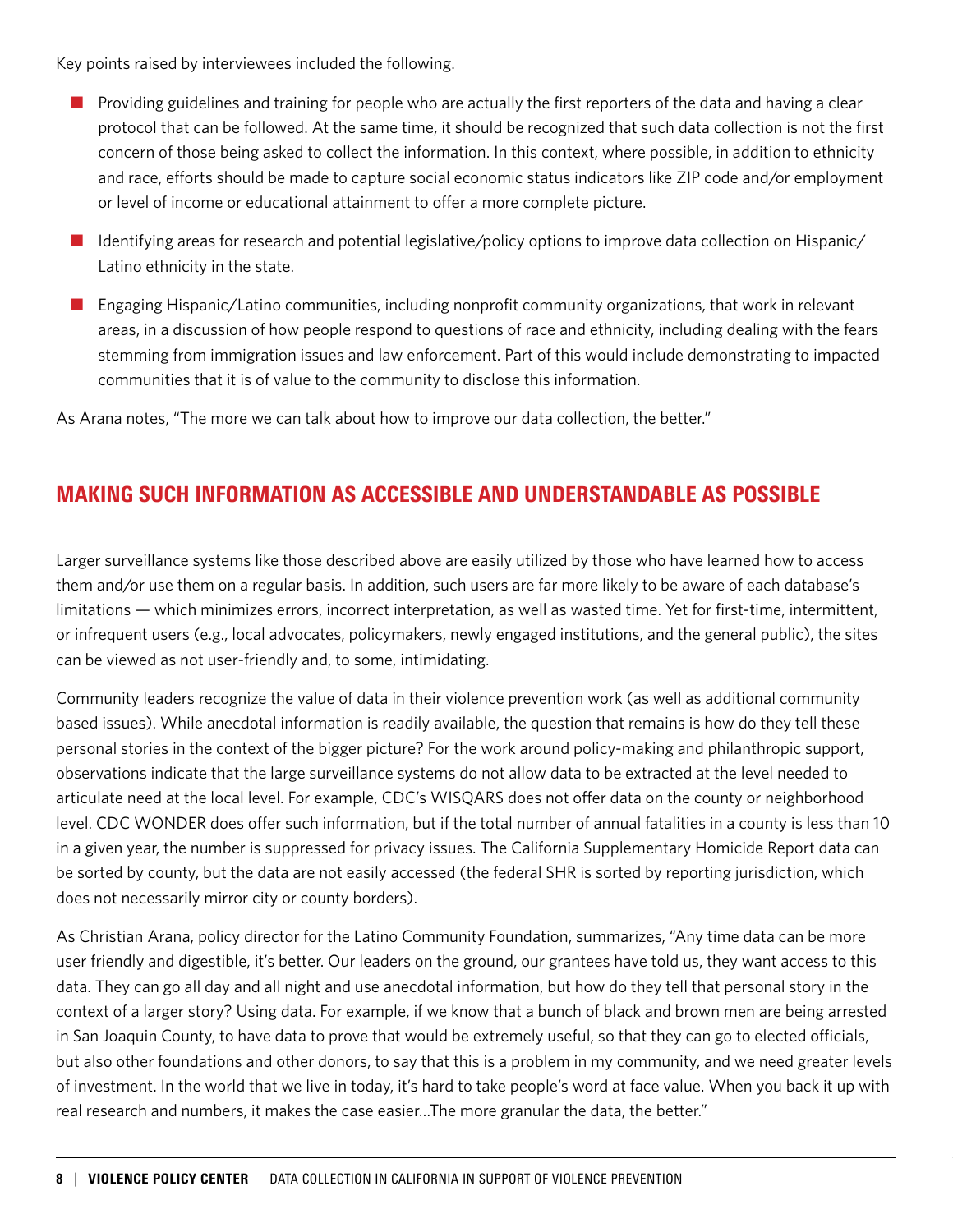### RECOMMENDATIONS

### **Recommendations to improve data collection include the following.**

- **n** Ensure full funding of, and participation in, the California Violent Death Reporting System (Cal-VDRS), part of the National Violent Death Reporting System (NVDRS).
- **n** Improve data quality and accuracy by linking data sets across sectors with a unique case identifier.
- Improve collection and access to county, city, and neighborhood level data.
- Identify and add useful modules and/or increased sample sizes to existing statewide surveys.
- n Identify ways to make current public databases more easily accessed and understood to increase their utility. Provide user-friendly technical assistance to public data users.
- $\blacksquare$  For those who administer or contribute to different data sets or collection systems, create and support opportunities to analyze and discuss potential ways to integrate and synthesize such information.
- $\blacksquare$  Increase commitment to regularly administered, fully funded statewide survey data to complement mortality information for context in a manner similar to the U.S. Department of Justice's Bureau of Justice Statistics National Crime Victimization Survey (NCVS).

### **Recommendations to improve race and ethnicity information include the following.**

- $\blacksquare$  Explore the potential of improving data collection through legislative mandates or modified policy guidelines.
- **n** Improve and expand the understanding of the complex nature of data collection and interpretation surrounding race and ethnicity and its intertwined relationship with other social determinants of health (e.g., poverty, housing segregation, educational and employment opportunity). Promote the proper understanding, limitations, and interpretation of data analyses based on the existing race and ethnicity classifications.
- $\blacksquare$  Identify best practices for guidelines and training on how to better identify and report ethnicity.
- $\blacksquare$  Link and compare information within different database systems to ensure the integrity and accuracy of ethnic classification.
- **n** Engage Hispanic/Latino and other communities of color (e.g., community organizations) in problem-solving around data collection and use.

Because of limitations in data collection, the true scale of gun violence's impact on Hispanic/Latino men, women, boys, and girls in California is not fully known. Comprehensive, consistent, and reliable information from a broad range of sources is necessary to ensure that violence prevention policies work to save lives, protect families, and ensure healthy communities. This is true not only for Hispanics/Latinos in California, but for all residents of the state.